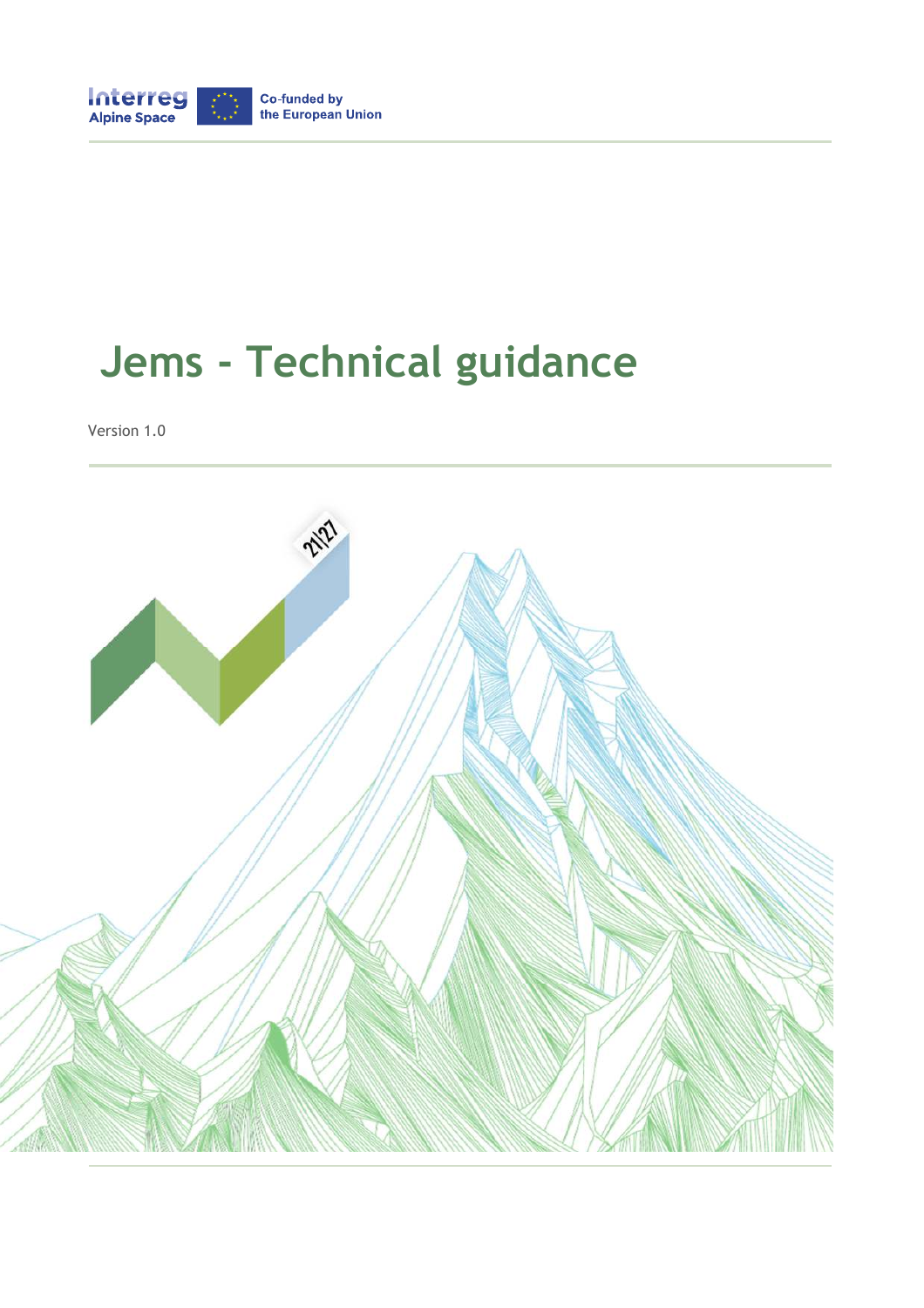



This guidance contains key technical information on the operation and use of the joint electronic monitoring system (Jems) of the Interreg Alpine Space programme (ASP). Applications to the different ASP calls for proposals can exclusively be submitted via Jems (no offline template accepted). It is therefore highly recommended to read this document carefully before starting to use Jems. This technical guidance on the Jems complements the annexes 1a "Application Form guidance for classic projects – step 1 and step 2" and 1b "Application Form guidance for small-scale projects" of our programme manual.

This document will be updated on regular basis: keep an eye on the page dedicated to Jems on our website https://www.alpine-space.eu/for-project-partners/jems/.

### **Technical information and system requirements**

The Jems is a web application, which can be accessed with recent versions of most common browsers (e.g. Google Chrome, Microsoft Edge, Mozilla Firefox). The functionality of the system follows the common standards of web applications for entering and submitting data.

The English language is pre-defined and cannot be changed; it is the official language of the ASP.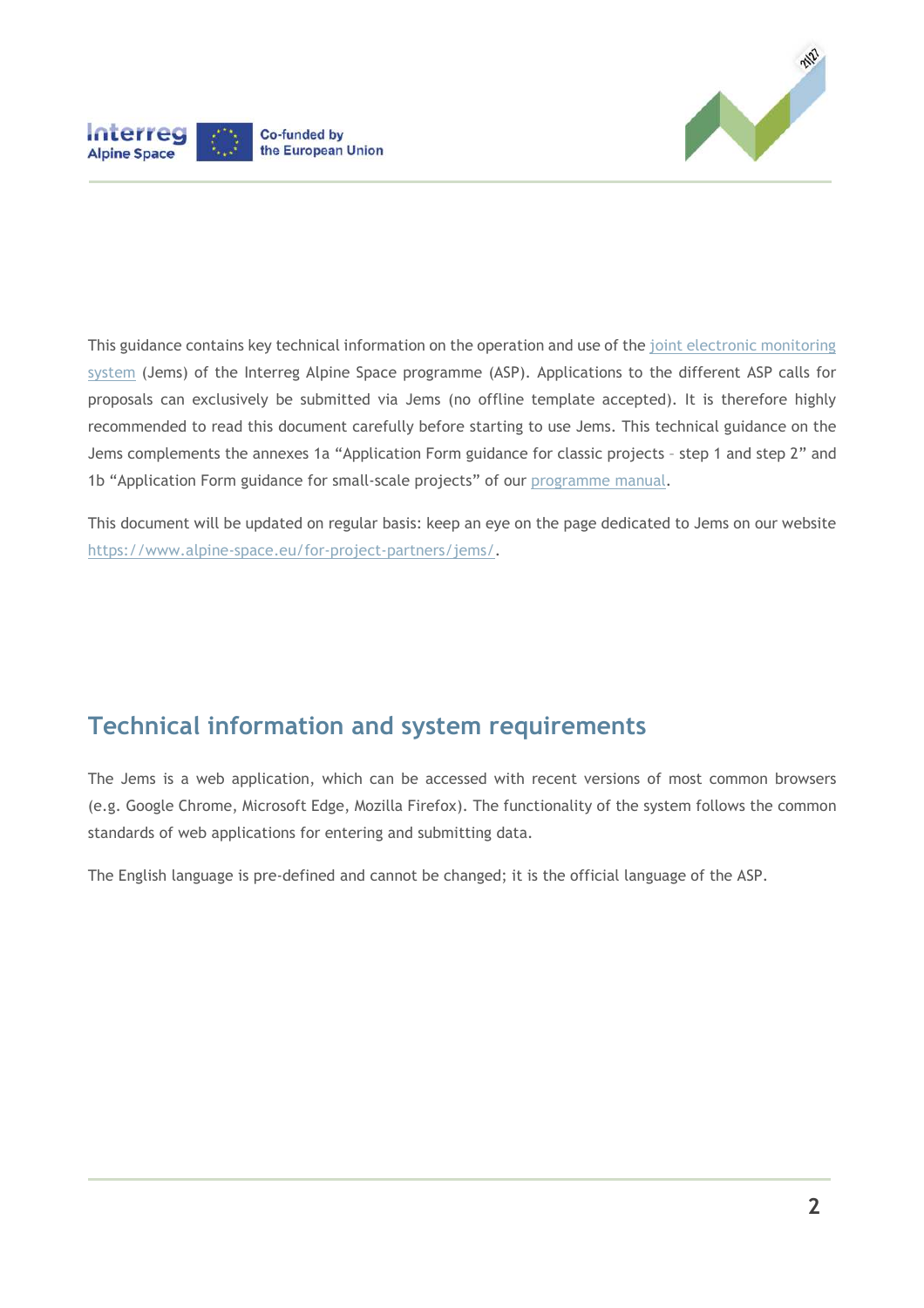



### Content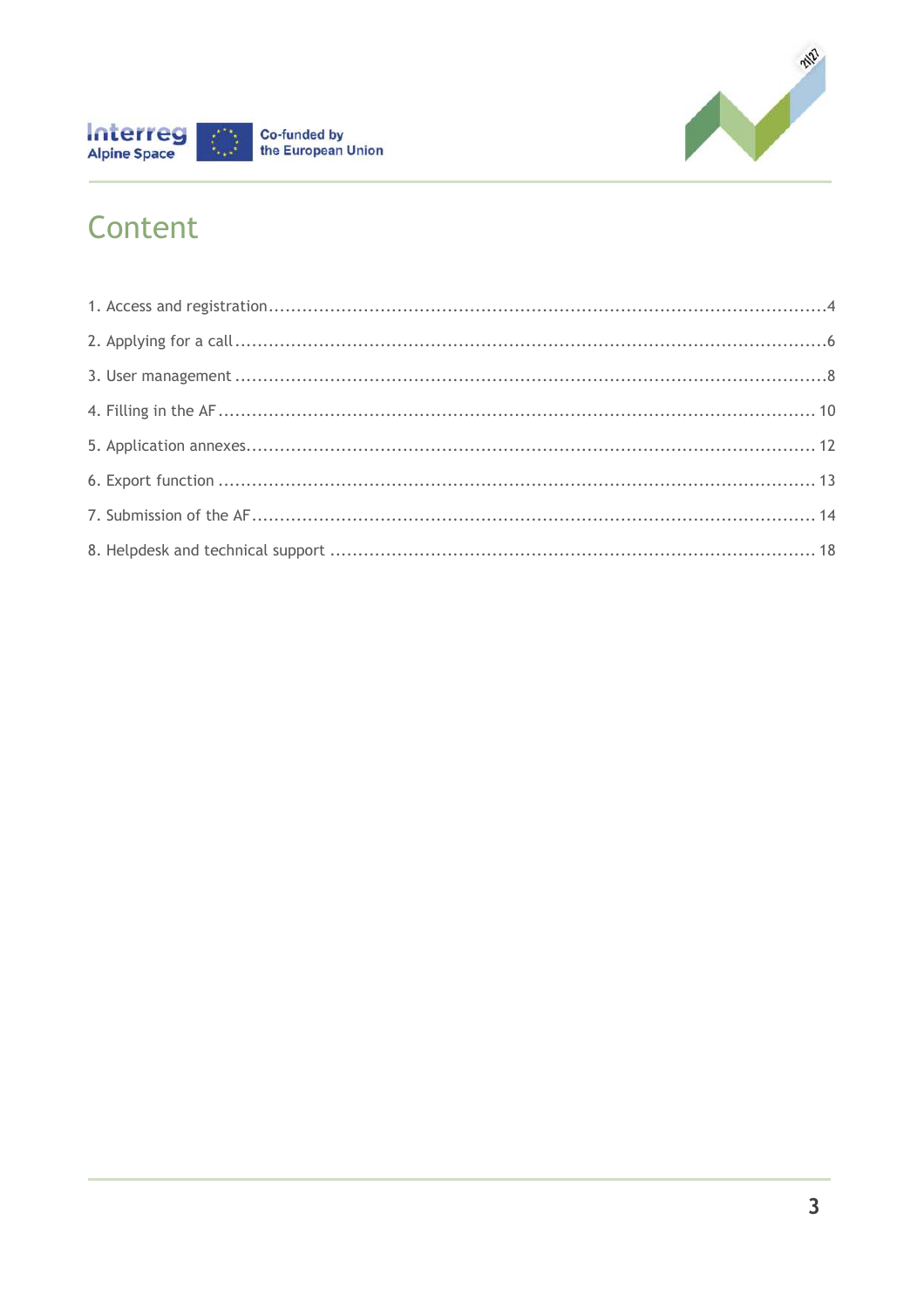

#### Interreg Co-funded by the European Union **Alpine Space**

### 1. Access and registration

The Jems can be accessed at the following link https://jems.alpine-space.eu**.** 

To use the Jems, each applicant must first register by clicking on "Create account" on the homepage and provide a set of credentials.

| Interreg<br>Co-funded by<br>$\div$ Jems<br>the European Union |                                                                                                                        |                                                                                                                                |  |
|---------------------------------------------------------------|------------------------------------------------------------------------------------------------------------------------|--------------------------------------------------------------------------------------------------------------------------------|--|
|                                                               |                                                                                                                        |                                                                                                                                |  |
|                                                               | Interreg<br><b>Co-funded by</b><br>the European Union<br>7427<br><b>Alpine Space</b>                                   | <b>Jems</b> - Please login                                                                                                     |  |
|                                                               |                                                                                                                        | * @ Email                                                                                                                      |  |
|                                                               | Welcome to the monitoring system of<br>Interreg Alpine Space!                                                          | * E Password<br>₩                                                                                                              |  |
|                                                               | Here you can find our latest calls and manage your applications. Just login or create a new<br>account and get started | By logging in, I agree to the Terms of service and privacy policy.<br>Login<br>Create account                                  |  |
|                                                               |                                                                                                                        | Jems is partially compliant with WCAG 2.1 AA Web<br>Accessibility Standard. Please follow this link for our full<br>statement. |  |
|                                                               |                                                                                                                        | Jerris is a project of<br><b>INTERACT</b><br><b>FLINDIPEAN LINER</b>                                                           |  |
|                                                               |                                                                                                                        | Proudly developed by cloudflight                                                                                               |  |

In the registration form, fill in the following information (all fields marked with "\*" are mandatory):

| Create new account                                                                              |
|-------------------------------------------------------------------------------------------------|
| * First name                                                                                    |
| * Last name                                                                                     |
| $* \nightharpoonup$ Email                                                                       |
| * <b>a</b> Password<br>Ø.                                                                       |
| I have read and agree to the Terms of service and privacy policy *<br><b>Cancel</b><br>Register |

- **First name / Last name:** personal information of the applicant's contact person.
- **Email:** the email address of the applicant it will be used to log in and notifications will be addressed to it.
- **Password:** password which will be used to access the Jems.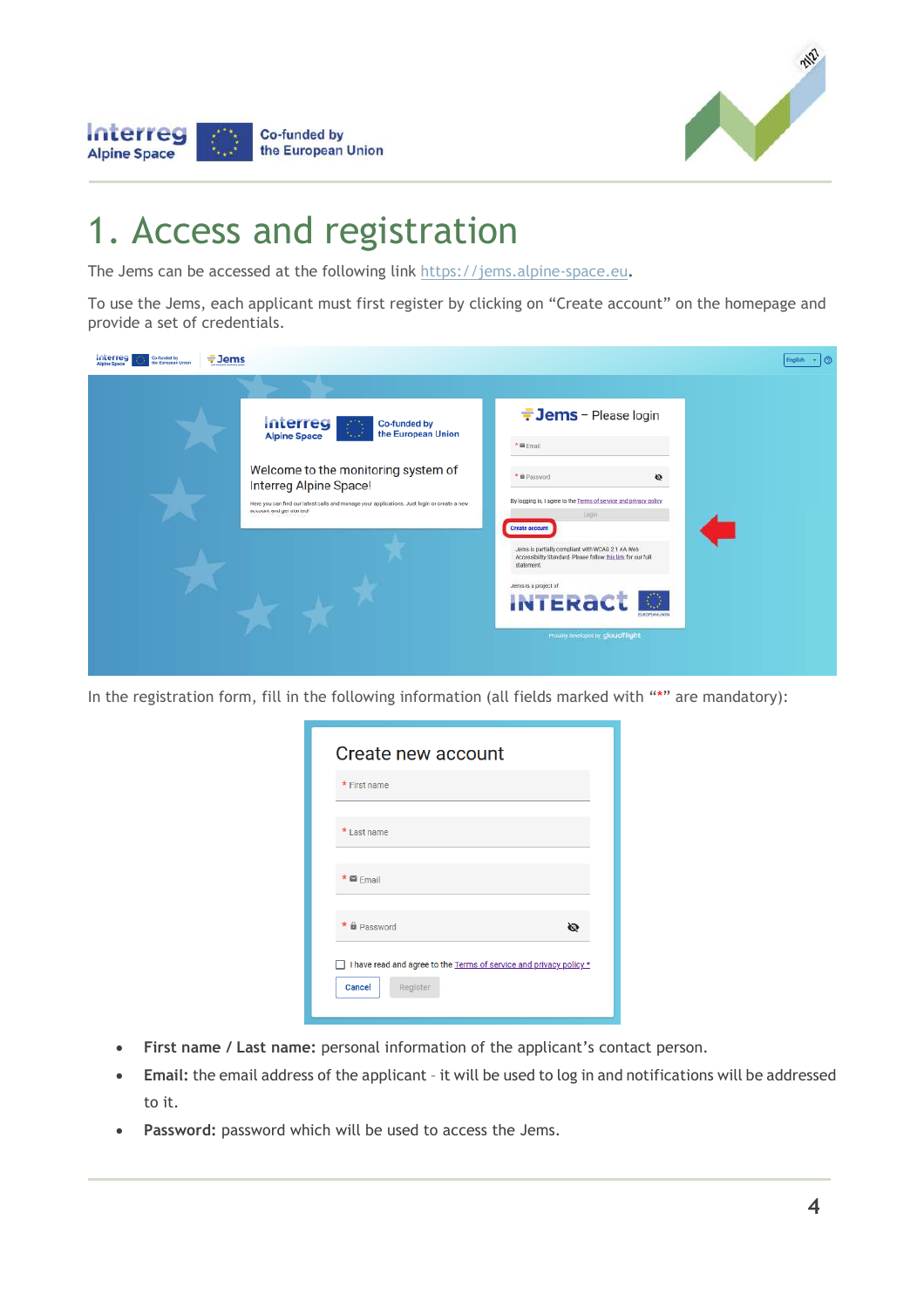

The minimum length of the password is 10 characters. It should contain at least one upper case letter, one lower case letter, one digit and one special character  $(l.,.;?--+%&#@":-)</math>.$ 

Interreg

**Alpine Space** 

Co-funded by the European Union

The "Register" button turns active only once all mandatory information is filled in. Following the registration, a confirmation email is automatically sent to the email address provided in the "Create new account" form.

Only after confirmation, the applicant will be able to log into the platform and create an Application Form (AF). In case you do not receive an email confirmation, please check your spam folder and, if needed, get in touch with the ASP Jems Helpdesk (jems@alpine-space.eu) for assistance.

Point of attention: In case you forgot your password, contact the ASP Jems Helpdesk (jems@alpinespace.eu) with your email address used during the registration (no "reset password" function available in the current version of Jems).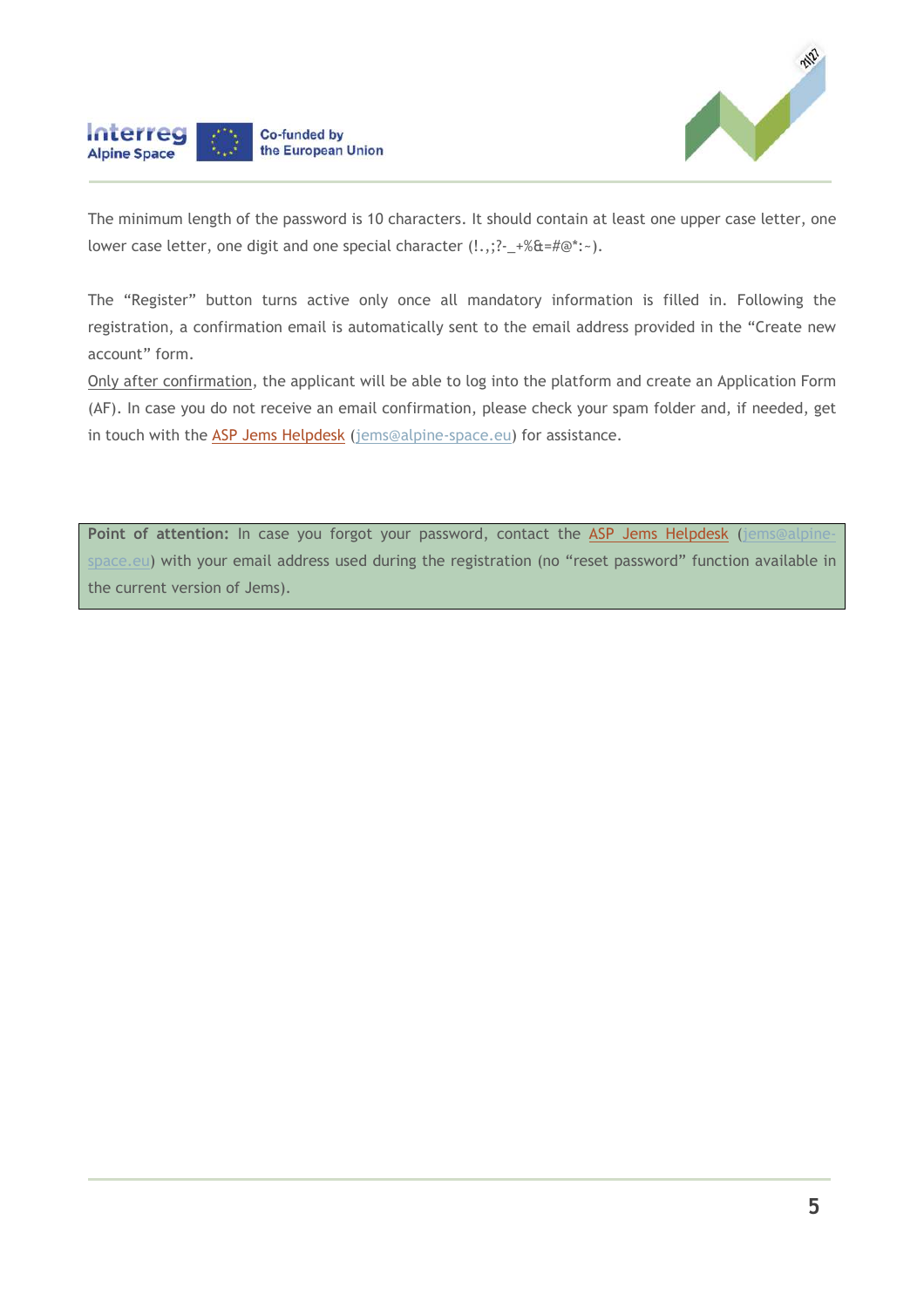

#### Interreg Co-funded by the European Union **Alpine Space**

### 2. Applying for a call

To create your AF click on "Apply" under the section "Open calls" of your dashboard. At this point, insert the acronym of your project (which can always be modified afterwards) and click "Create project application".

| <b>Interreg</b><br>Co-funded by<br>the European Union<br><b>Alpine Space</b> | $\frac{1}{7}$ Jems                                  | <b>Dashboard</b>           |                                    |                          | jems@alpine-space.eu (applicant user)             | Logout       | English<br>٠        |
|------------------------------------------------------------------------------|-----------------------------------------------------|----------------------------|------------------------------------|--------------------------|---------------------------------------------------|--------------|---------------------|
| <b>Dashboard</b>                                                             | Welcome new applicant to the Interreg Alpine Space! |                            |                                    |                          |                                                   |              |                     |
| My applications<br>No projects submitted.<br>Open calls                      |                                                     |                            |                                    |                          |                                                   |              |                     |
|                                                                              |                                                     |                            |                                    |                          | $25 -$<br>Items per page:                         | $1 - 1$ of 1 | $\langle$ $\rangle$ |
| ID                                                                           | Name<br>Call 1 - Classic projects                   | <b>Status</b><br>Published | <b>Started</b><br>19.11.2021 14:00 | Ends<br>28.02.2022 15:00 | Actions<br>Apply $\rightarrow$                    |              |                     |
|                                                                              |                                                     |                            |                                    |                          | 25<br>Items per page:<br>$\overline{\phantom{a}}$ | $1 - 1$ of 1 | $\langle$ >         |
|                                                                              |                                                     |                            |                                    |                          |                                                   |              |                     |

| interreg<br>Co-funded by<br>the European Union           | $\frac{1}{2}$ Jems                                                                                      | <b>Dashboard</b> | jems@alpine-space.eu (applicant user) | Logout | English<br>$\cdot$ | ര |
|----------------------------------------------------------|---------------------------------------------------------------------------------------------------------|------------------|---------------------------------------|--------|--------------------|---|
| <b>11</b> Dashboard / Applications / Apply               |                                                                                                         |                  |                                       |        |                    |   |
| Create a new project application                         |                                                                                                         |                  |                                       |        |                    |   |
| Call: 1 - Call 1 - Classic projects                      |                                                                                                         |                  |                                       |        |                    |   |
|                                                          | Start date 19.11.2021                                                                                   |                  |                                       |        |                    |   |
|                                                          | End date Ends 28.02.2022. Time left: 17 days, 0 hours and 40 minutes.<br>View detailed call information |                  |                                       |        |                    |   |
| Hint: all project data can be changed before submission. |                                                                                                         | ×                |                                       |        |                    |   |
| * Project acronym<br>CheeseAlps                          |                                                                                                         | e                |                                       |        |                    |   |
| Cancel                                                   | Create project application $\rightarrow$                                                                |                  |                                       |        |                    |   |

Alternatively, it is possible to click on the call row itself under the same section "Open calls" and see the general call information through a read-only window. The "Apply" button will appear at the bottom of this page.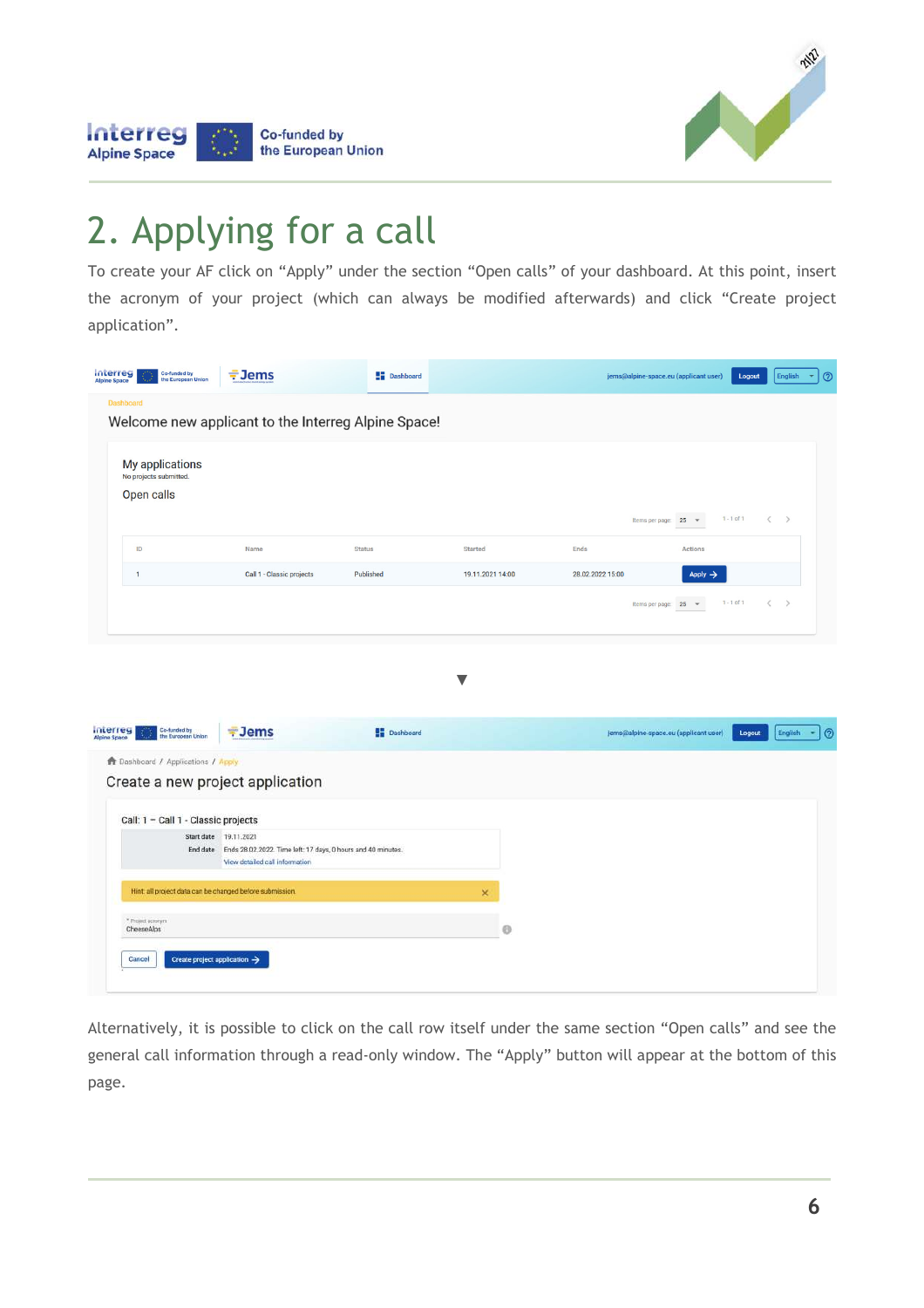



| interreg<br>Co-funded by<br>the European Union<br><b>Based</b> | $=$ Jems                                                 | <b>Dashboard</b>                         |                                                   | jems@alpine-space.eu (applicant user) | Logout | English | $\odot$      |
|----------------------------------------------------------------|----------------------------------------------------------|------------------------------------------|---------------------------------------------------|---------------------------------------|--------|---------|--------------|
| <b>Call overview</b><br>×                                      | <b>A</b> Dashboard / Calls / Call 1 - Classic projects   |                                          |                                                   |                                       |        |         |              |
| <b>General call settings</b>                                   | Call overview<br>General call settings                   |                                          |                                                   |                                       |        |         | $\wedge$     |
|                                                                | <b>Call identification</b>                               |                                          |                                                   |                                       |        |         |              |
|                                                                | Call name<br>Call 1 - Classic projects                   |                                          |                                                   |                                       |        |         |              |
|                                                                | Start date (DDAMA YYYY HHzmm)<br>19.11.2021 14:00        | $\left\langle \overline{a}\right\rangle$ | End date (DD MM, YYYY HH (mm)<br>28.02.2022 15:00 | $\left[\overline{a}\right]$           |        |         |              |
|                                                                | Period length (in munths)<br>6                           |                                          |                                                   | ×                                     |        |         |              |
|                                                                | Description:<br>First call for classic project proposals |                                          |                                                   |                                       |        |         |              |
|                                                                |                                                          |                                          |                                                   |                                       |        |         |              |
|                                                                | Apply $\rightarrow$                                      |                                          |                                                   |                                       |        |         | $\checkmark$ |

The newly created project application will be automatically listed under the section "My applications". The project ID is an automatically generated number given by the system – this number is unique and allows the programme to easily recognise a project.

| <b>Interreg</b><br>Co-funded by<br>the European Union<br>Alpine Space | $\frac{1}{2}$ Jems                                  | <b>Dashboard</b>     |                    |                    | jems@alpine-space.eu (applicant user)               | Logout                       | <b>English</b> | ි<br>٠       |
|-----------------------------------------------------------------------|-----------------------------------------------------|----------------------|--------------------|--------------------|-----------------------------------------------------|------------------------------|----------------|--------------|
| Dashboard                                                             | Welcome new applicant to the Interreg Alpine Space! |                      |                    |                    |                                                     |                              |                | ٨<br>۰       |
| My applications                                                       |                                                     |                      |                    |                    | 25<br>Items per page:<br>$\rightarrow$              | $1 - 1$ of $1$<br>$\epsilon$ | $\rightarrow$  |              |
| ID                                                                    | First submission<br>Acronym                         | Latest re-submission | Programme priority | Specific objective | <b>Status</b>                                       | Related call                 |                |              |
| ASP0100001                                                            | CheeseAlps                                          |                      | $p_1$              | SO 1.1             | Draft                                               | Call 1 - Classic projects    |                |              |
| Open calls                                                            |                                                     |                      |                    |                    | 25<br>tterns per page:<br>$\rightarrow$             | $1 + 1$ of 1                 |                |              |
|                                                                       |                                                     |                      |                    |                    | items per page:<br>25 <sub>2</sub><br>$\mathcal{L}$ | $1 - 1$ of 1<br>e            | - 55           |              |
| 1D                                                                    | Name                                                | Status               | Started            | Ends               | Actions                                             |                              |                |              |
| $\overline{1}$                                                        | Call 1 - Classic projects                           | Published            | 19.11.2021 14:00   | 28.02.2022 15:00   | Apply $\rightarrow$                                 |                              |                | $\checkmark$ |

All applications created by the user are listed at this level - the user can select a project and open it by clicking on the name.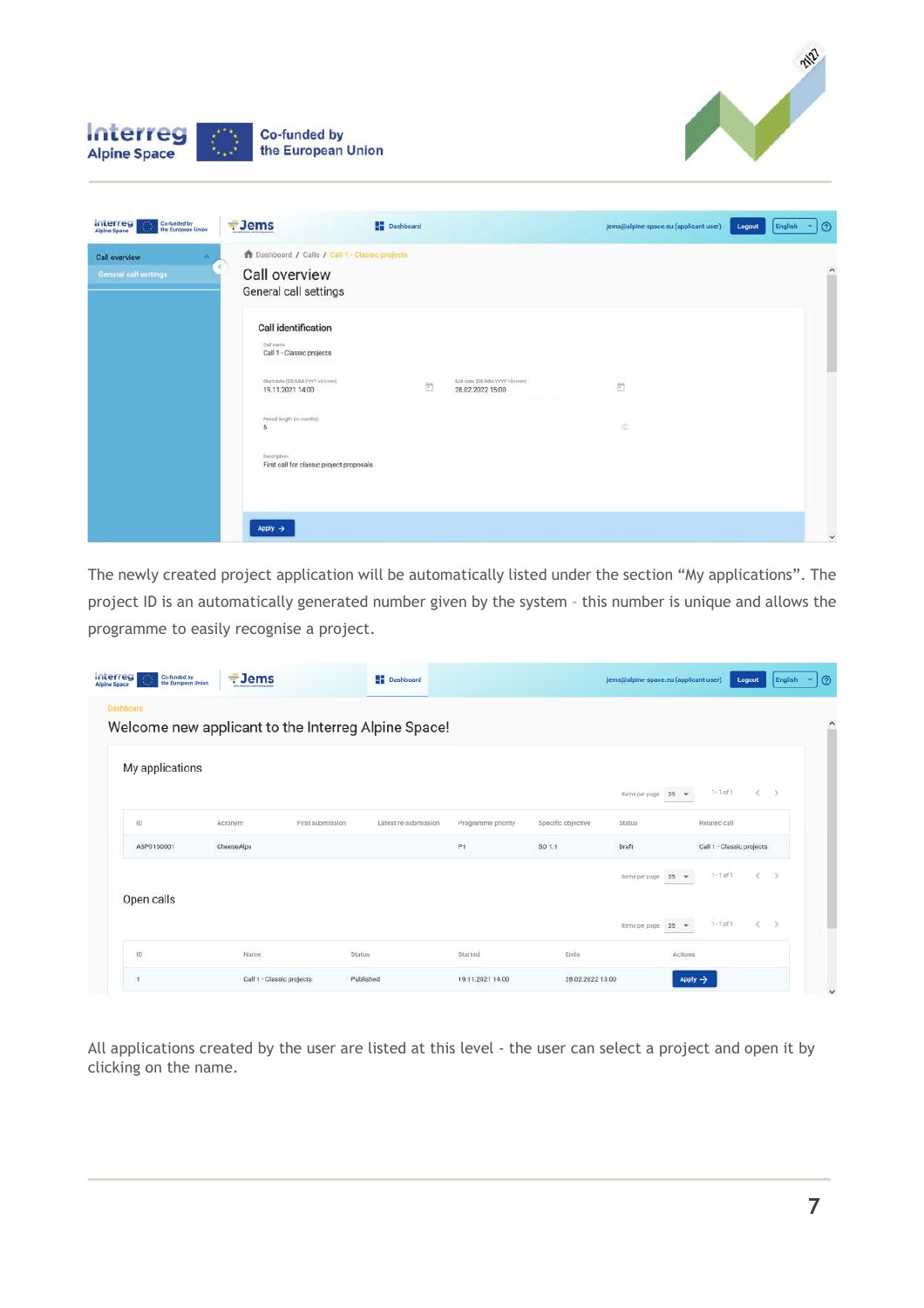

### 3. User management

**Co-funded by** the European Union

Interreg

**Alpine Space** 

The lead applicant can grant access rights to an open AF to other users, namely project partners and/or collaborators. To this end, they have first to register in the Jems and then provide the lead applicant with their email addresses.<sup>1</sup>

The lead applicant can then enable new users in the "Project privileges" section (see left menu of an AF in progress) by entering a full valid email address.

| <b>Project overview</b>                                               | k |
|-----------------------------------------------------------------------|---|
| <b>Application form</b>                                               |   |
| Project version<br>(current) V. 1.0                                   |   |
| A - Project identification                                            |   |
| <b>B</b> - Project partners                                           |   |
| <b>C</b> - Project description                                        |   |
| D - Project budget (only in<br>step 2)<br>E - Project lump sums (only |   |
| in step 2)<br>Application annexes (only<br>in step 2)                 |   |
| Check & Submit                                                        |   |
| $\overline{\phantom{a}}$ Export                                       |   |
| Project privileges                                                    |   |

Users can be granted either:

 $\overline{a}$ 

- **read-only rights** ("view") an user can access all the AF sections without being in the position of making any change
- **edit rights** ("edit") an user can modify/fill in all the AF sections
- **lead applicant rights** ("manage") an user has both edit rights, but also access to the management of the "Project privileges" section.

<sup>&</sup>lt;sup>1</sup> Please be aware that also capital letters are important in this case: if a participant is registered as name.lastname@mail.eu, the system will not find the user Name.Lastname@mail.eu.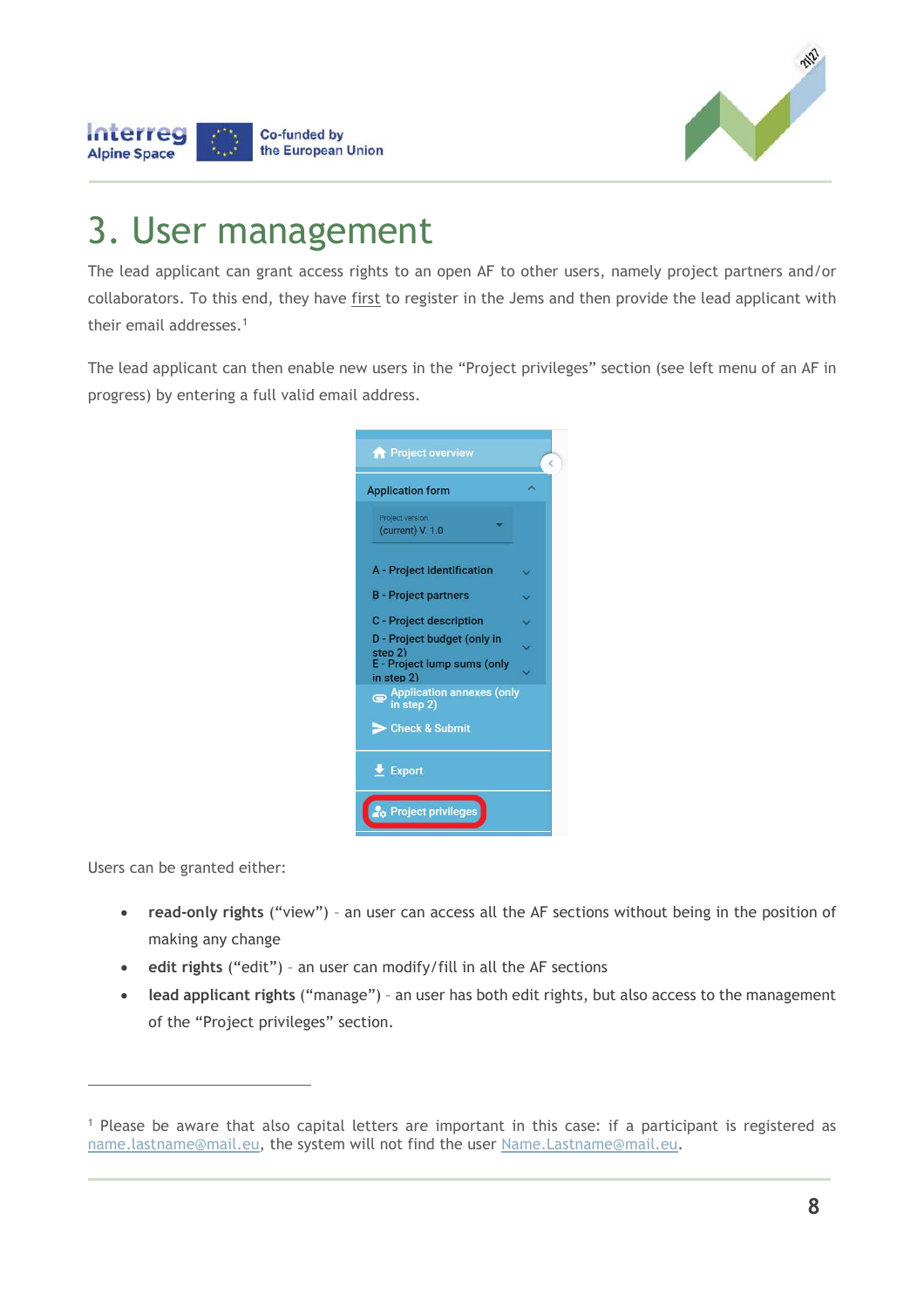



| Lead applicant                               |                                              |  |
|----------------------------------------------|----------------------------------------------|--|
| * Jens userramé<br>jems@alpine-space.eu      | $\angle$ edit<br><b>C</b> t manage<br>O view |  |
| * Jems username<br>co-worker@alpine-space.eu | edit to manage<br><b>O</b> view              |  |
| $+$                                          |                                              |  |

Please note that only users with the "edit" or "manage" privileges can submit the application proposal. Therefore we strongly recommend to identify and designate the user responsible for the submission of the AF beforehand (this person should ideally be the contact person of the "lead" applicant institution).

### **Point of attention: risk of overwriting information**

To a certain extent, it is possible for different users to work in parallel (at the same time) on the same AF. When working in parallel, users have to make sure though that they are not working simultaneously in the same section or sub-section as there is the risk to overwrite information.

In this respect, granting access rights to other users should be done parsimoniously, and coordinating who is working when in the AF is crucial for a smooth use of Jems during the application phase.

Users can be assigned to an unlimited number of application proposals and they can also have different user privileges.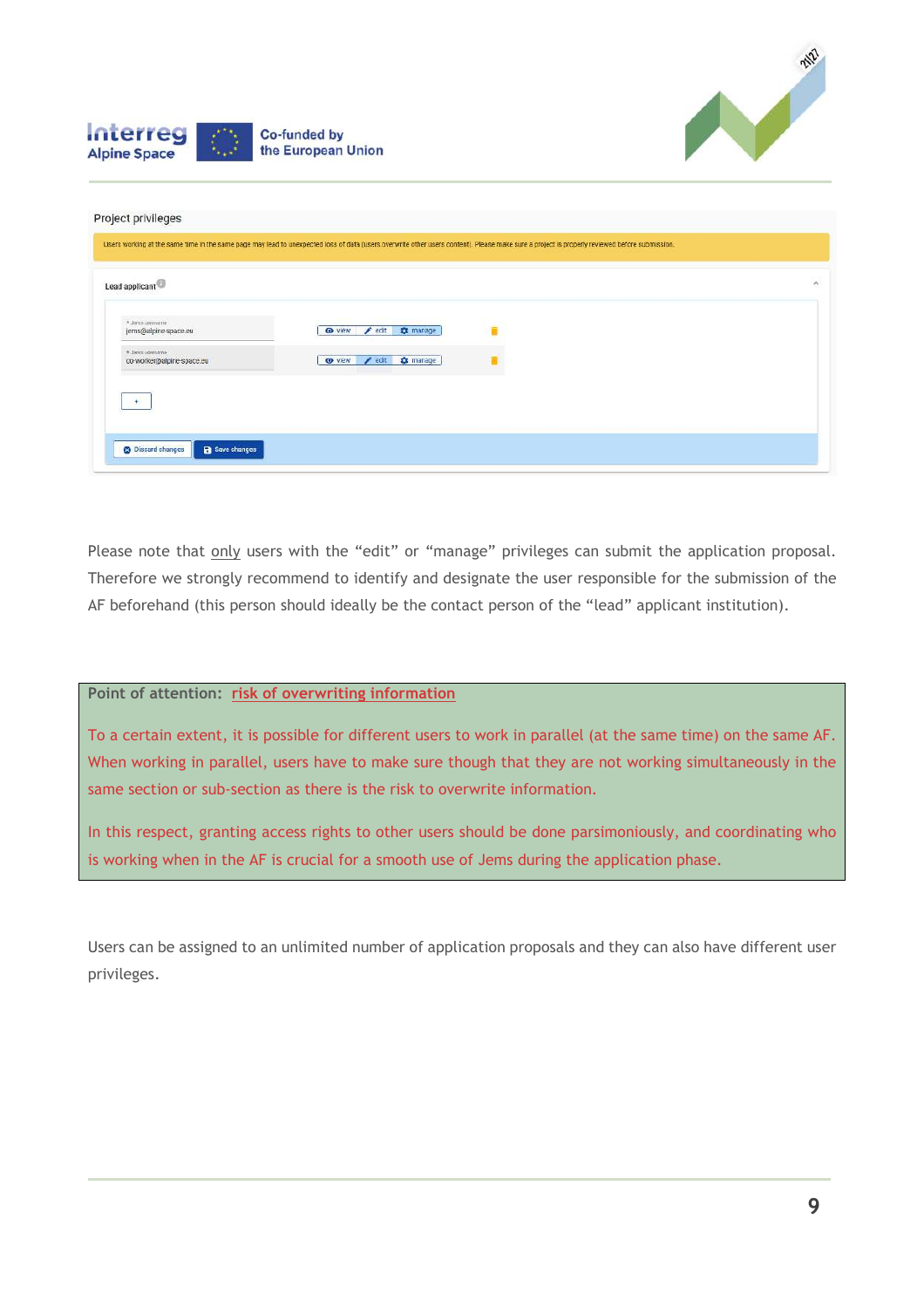

### 4. Filling in the AF

Co-funded by the European Union

**Interreg** 

**Alpine Space** 

The "project overview" page offers general information on the proposal, its application status and the running call. Every application has a version number. Upon creation the project version number is set to "V.1.0" by default – the latter will remain unchanged until the submission of your proposal. The same logic applies to the status "Draft", which changes to "Submitted" right after the submission.

| <b>A</b> Project overview                                                                                  | <b>T</b> Dashboard / Applications / ASP0100001 - CheeseAlps                                                                                                                                                                                                                  |
|------------------------------------------------------------------------------------------------------------|------------------------------------------------------------------------------------------------------------------------------------------------------------------------------------------------------------------------------------------------------------------------------|
| $\overline{\phantom{a}}$<br><b>Application form</b><br>Thomas version                                      | Project overview<br>Application form ASP0100001 - CheeseAlps                                                                                                                                                                                                                 |
| (current) V. 1.0<br>A - Project identification<br>$\sim$                                                   | Draft (since 11.02.2022)<br>Status:                                                                                                                                                                                                                                          |
| <b>B</b> - Project partners<br>$\sim$                                                                      | Project ID and acronym<br>ASP0100001 - CheeseAlps<br>Applicant name<br>Lead Applicant                                                                                                                                                                                        |
| C - Project description<br>$\sim$<br>D - Project budget (only in<br>step 2)<br>E - Project lump sums (only | CheeseAlos for ever!<br>Project name<br>P1 - Climate resilient and green Alpine region<br>Programme priority<br>Specific objective<br>SO 1.1 - Promoting climate change adaptation and disaster risk prevention, resilience, taking into account eco-system based approaches |
| $\sim$<br>in step 2)<br>Application annexes (only<br>In step 2)<br>$\bullet$                               | Call 1 - Classic projects Ends 28.02.2022. Time left: 14 days, 4 hours and 6 minutes.<br>Call                                                                                                                                                                                |
| Check & Submit                                                                                             |                                                                                                                                                                                                                                                                              |
| $\triangle$ Export                                                                                         |                                                                                                                                                                                                                                                                              |
| <b>Project privileges</b>                                                                                  |                                                                                                                                                                                                                                                                              |

Applicants are invited to fill in the relevant sections and sub-sections listed on the left menu, which corresponds to the AF template.



D - Project budget (only in step 2) D.1 Project budget per fund D.2 Overview partner / cost category E - Project lump sums (only in step 2) E.1 - Project lump sums

The annexes 1a "Application Form guidance for classic projects – step 1 and step 2" and 1b "Application Form guidance for small-scale projects" of our programme manual detail the programme expectations for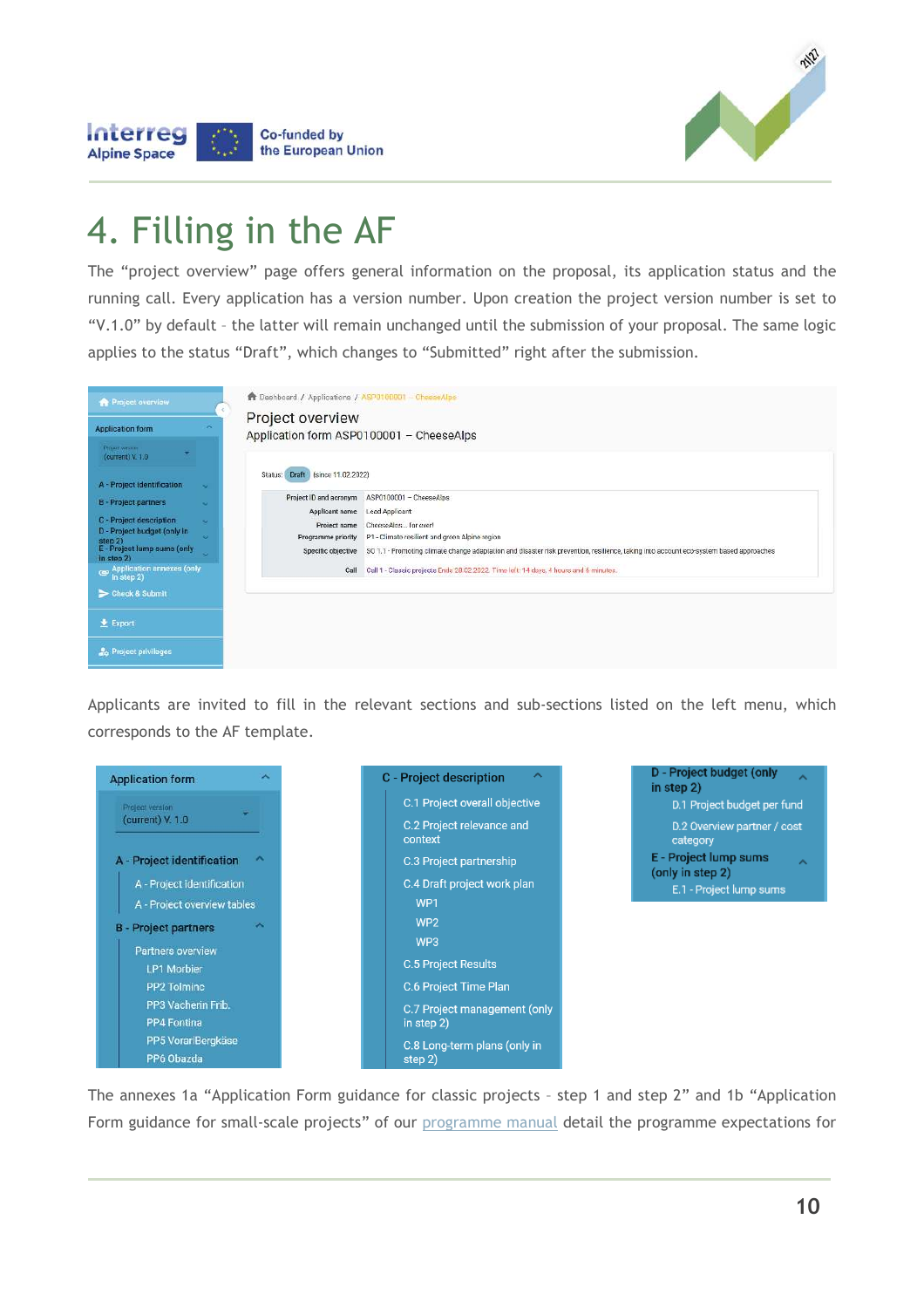



each of them.

**Point of attention:** It is not required for the call 1 – step 1 applicants to fill in the sections and sub-sections labelled with "(only in step 2)". These fields will be used and subject to assessment only in the framework of the second step of the call (any information provided in these fields will be disregarded). Automatic checks run before the submission are preventing the submission of an incomplete AF (see further details in the next chapter).

Clicking on the "trash" icon  $\blacksquare$  allows you to delete. Some sections can only be saved, once all mandatory fields (marked with an asterisk "\*" ) are filled in. The order of the project partners, work packages, outputs, etc. follows the one in which they were added in the Jems. This order cannot be changed unless the related sections are deleted and modified.

The Jems provides warnings or requests of confirmation before leaving any section of the AF. Always remember to save the data before leaving a section in the AF; otherwise changes will be discarded!

| <sup>2</sup> de<br>ally | Are you sure you want to<br>leave? | mul |
|-------------------------|------------------------------------|-----|
|                         | Your changes will be lost!         |     |
|                         | Confirm<br>Cancel                  |     |

In addition, the following important aspects have to be remembered when filling in the AF:

- Follow the number of characters indicated in the different fields characters in excess will not be taken into account on Jems. Please note that the punctuation and spaces between words or paragraphs are considered as characters.
- Do not use the "Enter" key of your keyboard to save data while filling the forms as it may lead to unexpected results. Always use the commands provided by the Jems interface.
- When filling in longer sections, please remember to regularly save in order to avoid losing data in case of interruptions of your internet connection or other technical issues.
- Being inactive for a long period may end automatically your session for security reasons and unsaved data is lost!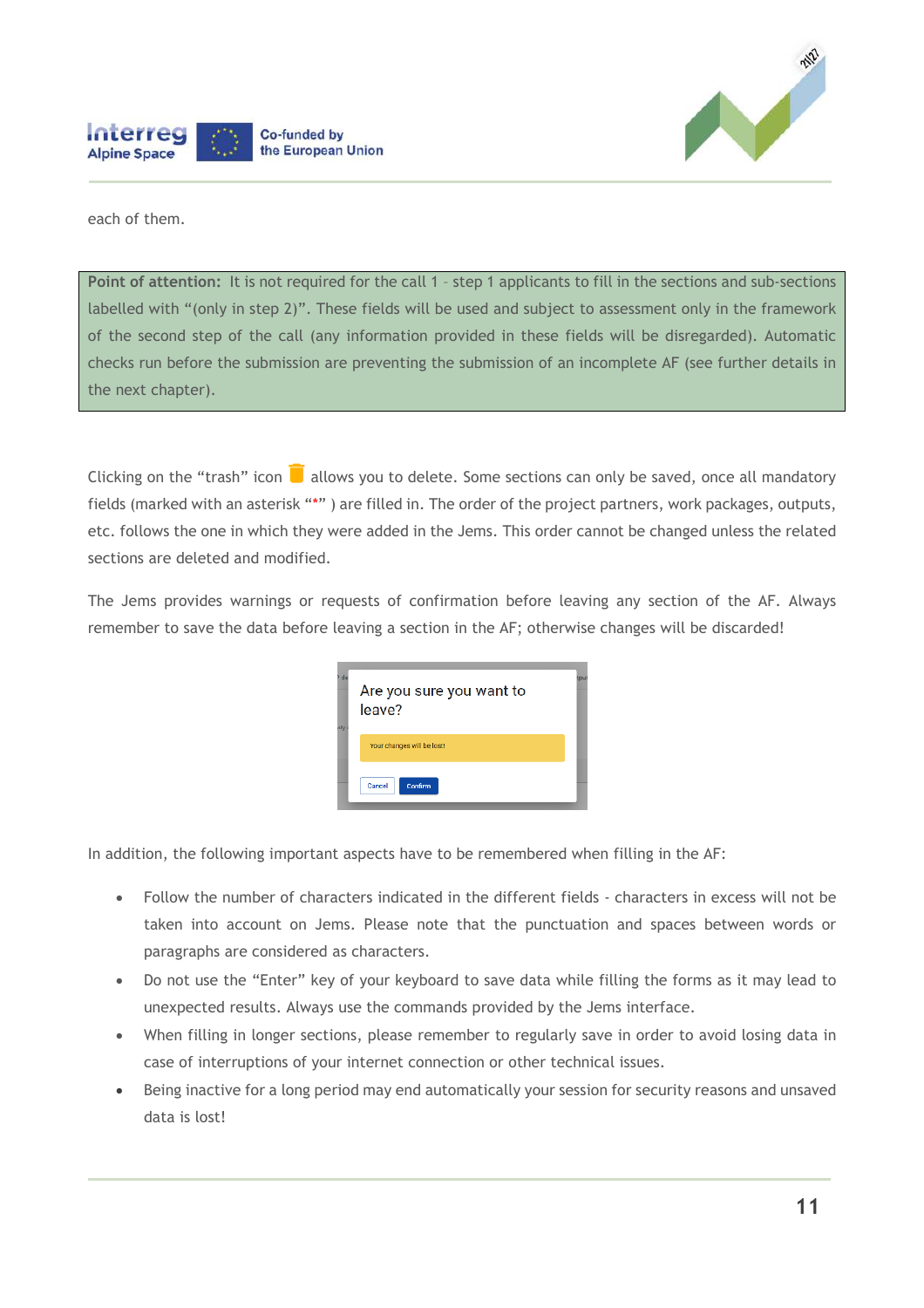

# 5. Application annexes

Co-funded by the European Union

Interreg

**Alpine Space** 

The section "Application annexes" is only dedicated to the upload of a scan of the signed partnership agreement, which is required only for small-scale projects and in step 2 of the application procedure for classic projects.

| <b>A</b> Project overview                                                                                                                                                                                                                                                                       | <b>T</b> Dashboard / Applications / ASP0100001 - CheeseAlps / Application annexes                                                                                  |
|-------------------------------------------------------------------------------------------------------------------------------------------------------------------------------------------------------------------------------------------------------------------------------------------------|--------------------------------------------------------------------------------------------------------------------------------------------------------------------|
| $\sim$<br><b>Application form</b><br>Project earnight<br>(current) V. 1.0                                                                                                                                                                                                                       | Application form ASP0100001 - CheeseAlps<br>Application annexes (only in step 2)                                                                                   |
| A - Project Identification<br>$\sim$<br><b>B</b> - Project partners<br>$\overline{\phantom{a}}$<br>C - Project description<br>$\infty$<br>D - Project budget (only in<br>$\sim$<br>sten 2)<br>E - Project lump sums (only<br>$\sim$<br>$in_{\text{atan }2}$<br><b>Application annexes (only</b> | <b>Attachments</b><br><b>Application attachments</b><br>$\checkmark$<br>There are no files uploaded.<br>×<br>Partners<br>+ Upload file<br>Investment documentation |
| in step $2)$<br>Check & Submit<br>$E$ Export<br>Project privileges                                                                                                                                                                                                                              |                                                                                                                                                                    |

This document must be uploaded before pressing the "Submit project application" button. To do so, the lead applicant must click on "Upload file" and wait until the document appears in the overview table automatically created on the same page. Any other document uploaded will be disregarded for the assessment of the AF.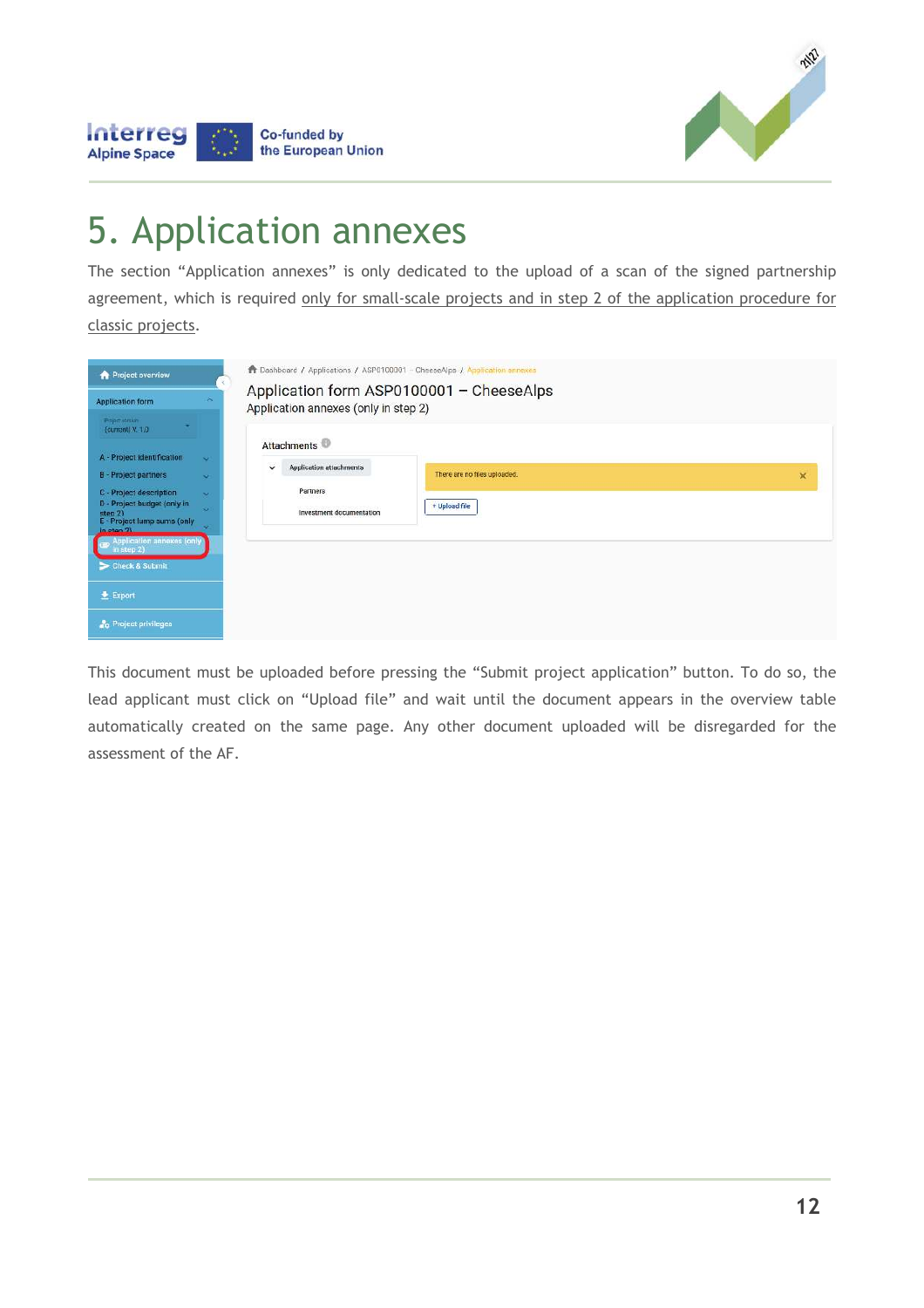

### 6. Export function

Co-funded by the European Union

Interreg

**Alpine Space** 

This section allows the user to create a pdf file of the AF at any time of its development as well as to export partner budgets (csv file). The export language is set by default to English.

| <b>Project overview</b>                                                                                          |                          | Bashboard / Applications / ASP0100001 - CheeseAlps / Export |                                                   |   |
|------------------------------------------------------------------------------------------------------------------|--------------------------|-------------------------------------------------------------|---------------------------------------------------|---|
| <b>Application form</b>                                                                                          |                          | Application form ASP0100001 - CheeseAlps<br>Export          |                                                   |   |
| Project version<br>(current) V. 1.0                                                                              |                          |                                                             |                                                   |   |
| A - Project identification                                                                                       | $\overline{\phantom{a}}$ | ASP0100001 - CheeseAlps<br>$\checkmark$                     | <b>Export application form</b><br>Froject version | ÷ |
| <b>B</b> - Project partners                                                                                      | $\sim$                   | Application form                                            | (current) V. 1.0                                  |   |
| C - Project description<br>D - Project budget (only in<br>step 2)<br>E - Project lump sums (only<br>in step $2)$ | $\sim$<br>is.<br>$\sim$  | Partners budget                                             | <b>Tappis hospings</b><br>English                 |   |
| $\bullet$ Application annexes (only $\circ$ in step 2)                                                           |                          |                                                             | проставляем<br>English                            | ۰ |
| Scheck & Submit                                                                                                  |                          |                                                             | Export                                            |   |
| <b>BEEDING</b>                                                                                                   |                          |                                                             |                                                   |   |
| <b>Project privileges</b>                                                                                        |                          |                                                             |                                                   |   |

When your AF is ready for submission, it is recommended to save the final version as a pdf file.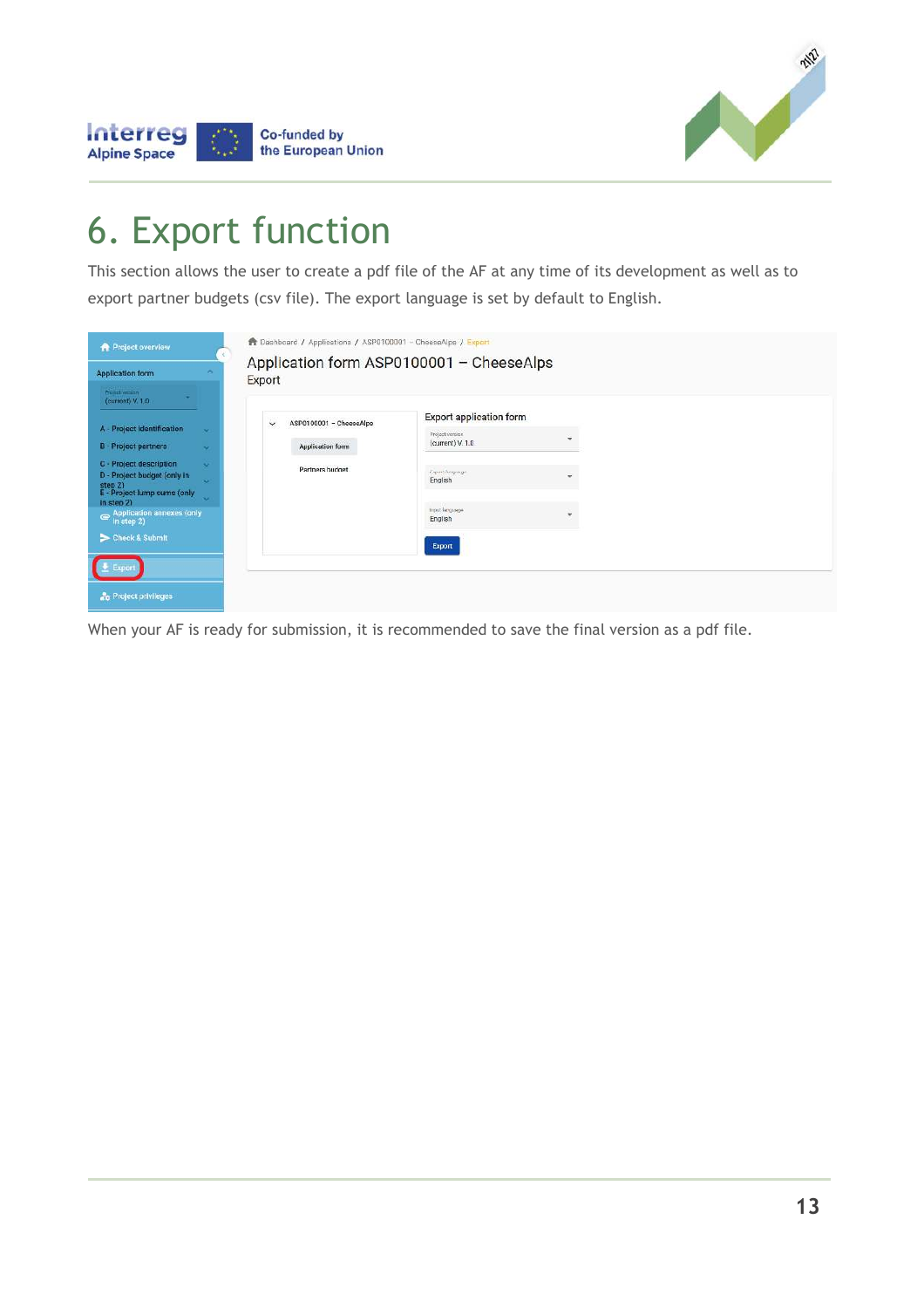



## 7. Submission of the AF

The submission of your AF is following a two-step approach. Each AF requires a successful pre-submission check of content before it can be submitted.

Under the section "Check & Submit", users with "edit" or "manage" privileges (see chapter 3 of this document) can perform these two actions:

- Run pre-submission check
- Submit project application

| <b>Project overview</b>                                               |                            | <b>T</b> Dashboard / Applications / ASP0100001 - CheeseAlps / Check and submit                                                                                                                                                                                   |
|-----------------------------------------------------------------------|----------------------------|------------------------------------------------------------------------------------------------------------------------------------------------------------------------------------------------------------------------------------------------------------------|
| <b>Application form</b>                                               | $\mathcal{A}_{\mathbf{c}}$ | Application form ASP0100001 - CheeseAlps<br><b>Check &amp; Submit</b>                                                                                                                                                                                            |
| Project version<br>(current) V. 1.0                                   |                            | You are about to officially submit your project application: ASP0100001 - CheeseAlps                                                                                                                                                                             |
| A - Project Identification                                            | $\sim$                     | Make sure to submit your project in time before the call end date. Further information on the deadline can be found in the call<br>information and in the project overview. Please be aware that after submission, changes to the application form are no longer |
| <b>B</b> - Project partners<br>C - Project description                | $\sim$<br>$\sim$           | possible.                                                                                                                                                                                                                                                        |
| D - Project budget (only in<br>step 2)<br>E - Project lump sums (only |                            | <b>Pre-submission check</b><br>Before you can submit your application form, the presubmission-check needs to be valid. The check will provide you with an                                                                                                        |
| $in$ step $2)$<br><b>Application annexes (only</b><br>$\overline{a}$  |                            | overview of missing or inconsistent data. Results do not update automatically. Run the check again after changes to your<br>apolication form.                                                                                                                    |
| In step 21<br>heck & Submit                                           |                            | Run pre-submission check<br>Submit project application<br>в                                                                                                                                                                                                      |
| $E$ Export                                                            |                            |                                                                                                                                                                                                                                                                  |
| <b>Project privileges</b>                                             |                            |                                                                                                                                                                                                                                                                  |

The "pre-submission check" function (A) warns applicants when mandatory fields of the AF are not filled in – a completeness and consistency check is run by the system, **but** it does not check the quality of information provided. Therefore, it remains the applicants' responsibility to read carefully information included in our AF guidance, go through their AF and verify that all necessary fields are properly filled in.

The button "Submit project application" (B) is accessible only once all pre-submission checks are successfully passed.

The "pre-submission check" provides two types of verification result to the applicants:



**Error/Warning** inconsistent/missing information in the section



**Green light** verification of the section passed successful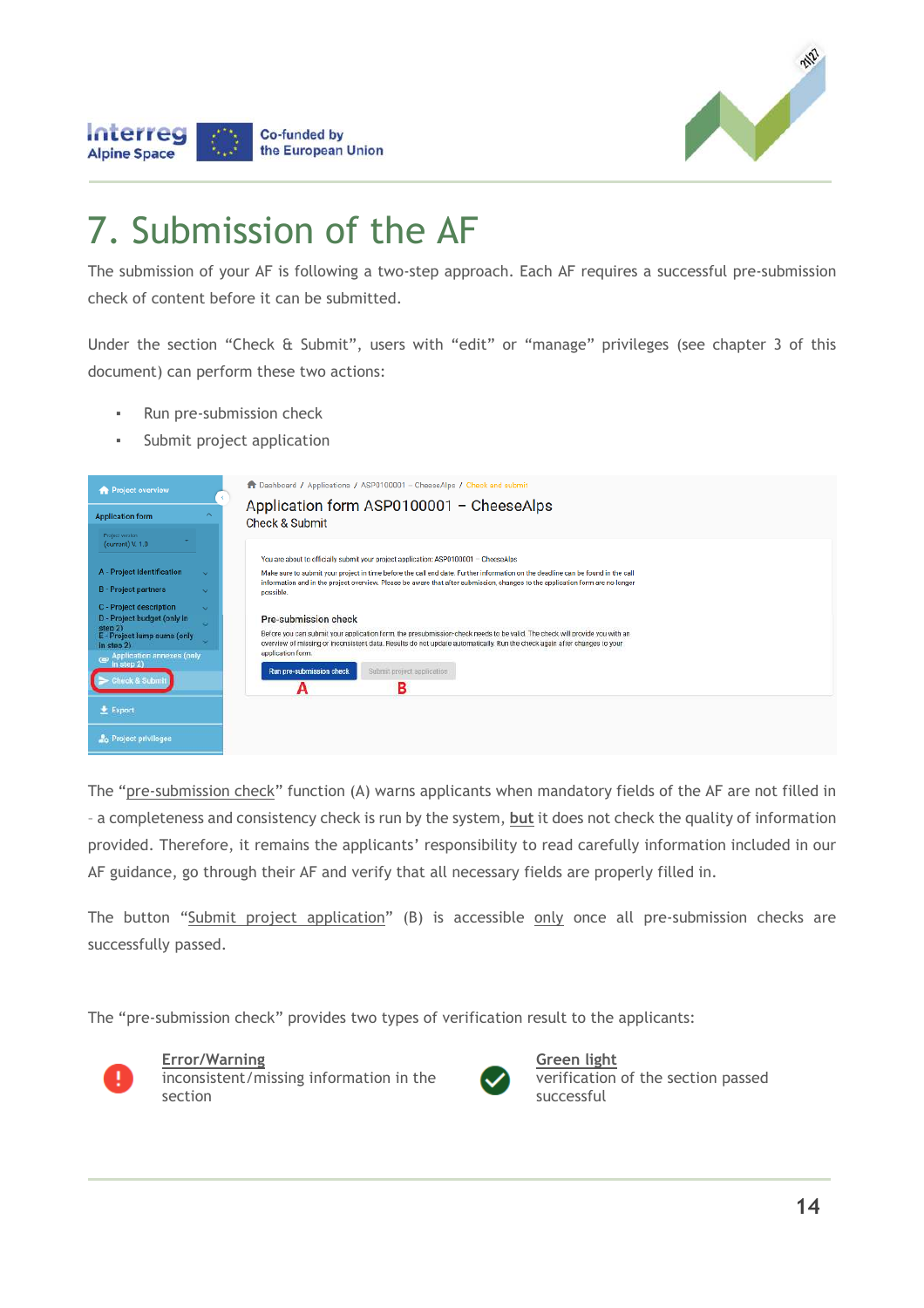

Interreg **Co-funded by** the European Union **Alpine Space** 

Point of attention: For the project applications of "call 1 - Classic projects", only relevant fields of the AF-step 1 are subject to automatic checks (those marked "only in step 2" are not verified or are automatically turned into "green light").

The results of a pre-submission check are shown in an expandable tree. A verification result is displayed for each active section of the application form.

| <b>Project overview</b>                                                                                                                                                                                                                                                                                     | <b>A</b> Dashboard / Applications / ASP0100001 - CheeseAlps / Check and submit                                                                                                                                                                                                                                                                                                                                                                                                                                                                                                                                                                                                                                                          |                      |  |
|-------------------------------------------------------------------------------------------------------------------------------------------------------------------------------------------------------------------------------------------------------------------------------------------------------------|-----------------------------------------------------------------------------------------------------------------------------------------------------------------------------------------------------------------------------------------------------------------------------------------------------------------------------------------------------------------------------------------------------------------------------------------------------------------------------------------------------------------------------------------------------------------------------------------------------------------------------------------------------------------------------------------------------------------------------------------|----------------------|--|
| ×<br><b>Application form</b>                                                                                                                                                                                                                                                                                | Application form ASP0100001 - CheeseAlps<br>Check & Submit                                                                                                                                                                                                                                                                                                                                                                                                                                                                                                                                                                                                                                                                              |                      |  |
| Proset service.<br>$(current)$ V. 1.0<br>A - Project identification<br>×<br><b>B</b> - Project partners<br>×.<br><b>C</b> - Project description<br>$\sim$<br>D - Project budget (only in<br>u.<br>step 2)<br>E - Project lump sums (only<br>w.<br>in step $2)$<br>Application annexes (only<br>in step $2)$ | You are about to officially submit your project application: ASP0100001 - CheeseAlps<br>Make sure to submit your project in time before the call end date. Further information on the deadline can be found in the call<br>information and in the project overview. Please be aware that after submission, changes to the application form are no longer<br>possible.<br>Pre-submission check<br>Before you can submit your application form, the presubmission-check needs to be valid. The check will provide you with an<br>overview of missing or inconsistent data. Results do not update automatically. Run the check again after changes to your<br>application form.<br>Run pre-submission check<br>Submit project application. |                      |  |
| > Check & Submit                                                                                                                                                                                                                                                                                            | A - Project identification                                                                                                                                                                                                                                                                                                                                                                                                                                                                                                                                                                                                                                                                                                              | $1$ issue(s) $\sim$  |  |
| $E$ Export                                                                                                                                                                                                                                                                                                  | <b>B</b> - Project partners                                                                                                                                                                                                                                                                                                                                                                                                                                                                                                                                                                                                                                                                                                             | $2$ issue(s) $\sim$  |  |
| <b>A</b> <sub>G</sub> Project privileges                                                                                                                                                                                                                                                                    | C - Project description                                                                                                                                                                                                                                                                                                                                                                                                                                                                                                                                                                                                                                                                                                                 | $12$ issue(s) $\sim$ |  |
|                                                                                                                                                                                                                                                                                                             | E.1 - Project lump sums<br>$\omega$                                                                                                                                                                                                                                                                                                                                                                                                                                                                                                                                                                                                                                                                                                     |                      |  |

▼

| <b>Project overview</b>                                                | <b>A</b> Dashboard / Applications / ASP0100001 - CheeseAlps / Check and nubmit                                                 |                      |
|------------------------------------------------------------------------|--------------------------------------------------------------------------------------------------------------------------------|----------------------|
| <b>Application form</b>                                                | A - Project identification                                                                                                     | $1$ Issue(s) $\land$ |
| <b>Higher Service</b>                                                  | Summary in EN is missing                                                                                                       |                      |
| fourrent) V. 10                                                        | <b>B</b> - Project partners                                                                                                    | $2$ hsue(s) $\land$  |
| A - Project identification<br>×                                        | At least 1 partner should be active                                                                                            |                      |
| <b>B</b> - Project partners<br><b>A</b>                                | Exactly 1 Lead partner should be active                                                                                        |                      |
| C - Project description<br>٠<br>D - Project budget (only in<br>step 2) | C - Project description                                                                                                        | 12 Issue(s) A        |
| E - Project lump sums (only<br>in step 2)                              | C.1 Project overall objective                                                                                                  | 1 Issue(s) ~         |
| Application annoxes (only)                                             | C.1 Project overall objective is missing                                                                                       |                      |
| Check & Submit                                                         | C.2 Project relevance and context                                                                                              | $6$ issue(s) $\sim$  |
| $E$ Export                                                             | C.2.1 Common territorial challenge(s) is missing                                                                               |                      |
| <b>L</b> e Project privileges                                          | C.2.2 Approach to common challenges and/or opportunities is missing                                                            |                      |
|                                                                        | 1 0:2.3 Cross-border/transnational/inter-regional cooperation needed to achieve the project's objectives and result is missing |                      |
|                                                                        | C.2.4 Target group should have at least 1 item                                                                                 |                      |
|                                                                        | C.2.5 Strategy should have at least 1 item                                                                                     |                      |
|                                                                        | C 2.7 The project high on available inquireme is missing.                                                                      |                      |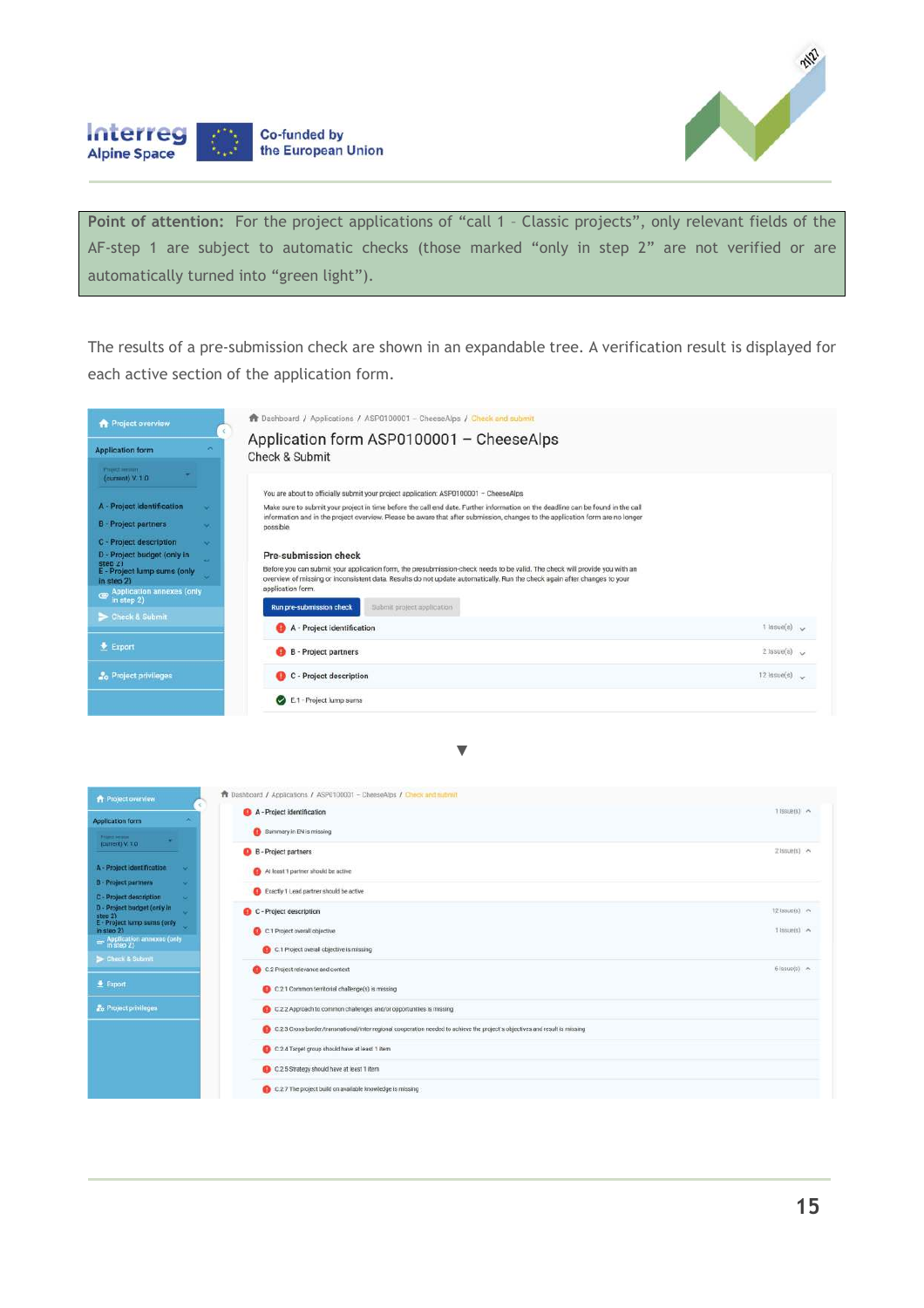

#### **Point of attention: pre-submission check and time management**

Co-funded by the European Union

**Interreg** 

**Alpine Space** 

Error messages block the submission of the AF. Therefore, it is strongly recommended to run the presubmission check early enough and already during filling the different sections of the AF. Do not wait the very last minute, since you might run out of time for solving issues and keeping the deadline for project application submission.

The pre-submission check needs to be executed every time the user wants to submit an AF. In case a modification to the AF is applied, the pre-submission check needs to be executed again. If the presubmission check is passed successfully, the submit button will be activated. When your AF is ready for submission, it is recommended to save the final version as a pdf file.

| <b>A</b> Project overview                                                                                                                                                                                                                                                                                                                                                                    | The Dashboard / Applications / ASP0100001 - CheeseAlps / Check and submit                                                                                                                                                                                                                                                                                                                                                                                                                                                                                                                                                                                                                                                                                                                                                                                                                                |
|----------------------------------------------------------------------------------------------------------------------------------------------------------------------------------------------------------------------------------------------------------------------------------------------------------------------------------------------------------------------------------------------|----------------------------------------------------------------------------------------------------------------------------------------------------------------------------------------------------------------------------------------------------------------------------------------------------------------------------------------------------------------------------------------------------------------------------------------------------------------------------------------------------------------------------------------------------------------------------------------------------------------------------------------------------------------------------------------------------------------------------------------------------------------------------------------------------------------------------------------------------------------------------------------------------------|
| <b>Application form</b><br>Project version<br>(current) V. 1.0<br>A - Project identification<br>$\sim$<br><b>B</b> - Project partners<br>$\sim$<br>C - Project description<br>$\sim$<br>D - Project budget (only in<br>step 2)<br>E - Project lump sums (only<br>$\sim$<br>In step $2)$<br><b>Application annexes (only</b><br>$\epsilon$<br>in step $2)$<br>Check & Submit<br><b>Export</b> | Application form ASP0100001 - CheeseAlps<br>Check & Submit<br>You are about to officially submit your project application: ASP1000015 - Chabichou<br>Make sure to submit your project in time before the call end date. Further information on the deadline can be found in the call<br>information and in the project overview. Please be aware that after submission, changes to the application form are no longer<br>possible.<br><b>Pre-submission check</b><br>Before you can submit your application form, the presubmission-check needs to be valid. The check will provide you with an<br>overview of missing or inconsistent data. Results do not update automatically. Run the check again after changes to your<br>application form.<br>Submit project application<br>Run pre-submission check<br>A - Project identification<br><b>B</b> - Project partners<br>$0$ Issue(s) $\sim$<br>$\sim$ |
| <b>2<sub>0</sub></b> Project privileges                                                                                                                                                                                                                                                                                                                                                      | C - Project description<br>$0$ issue(s)<br>E.1 - Project lump sums                                                                                                                                                                                                                                                                                                                                                                                                                                                                                                                                                                                                                                                                                                                                                                                                                                       |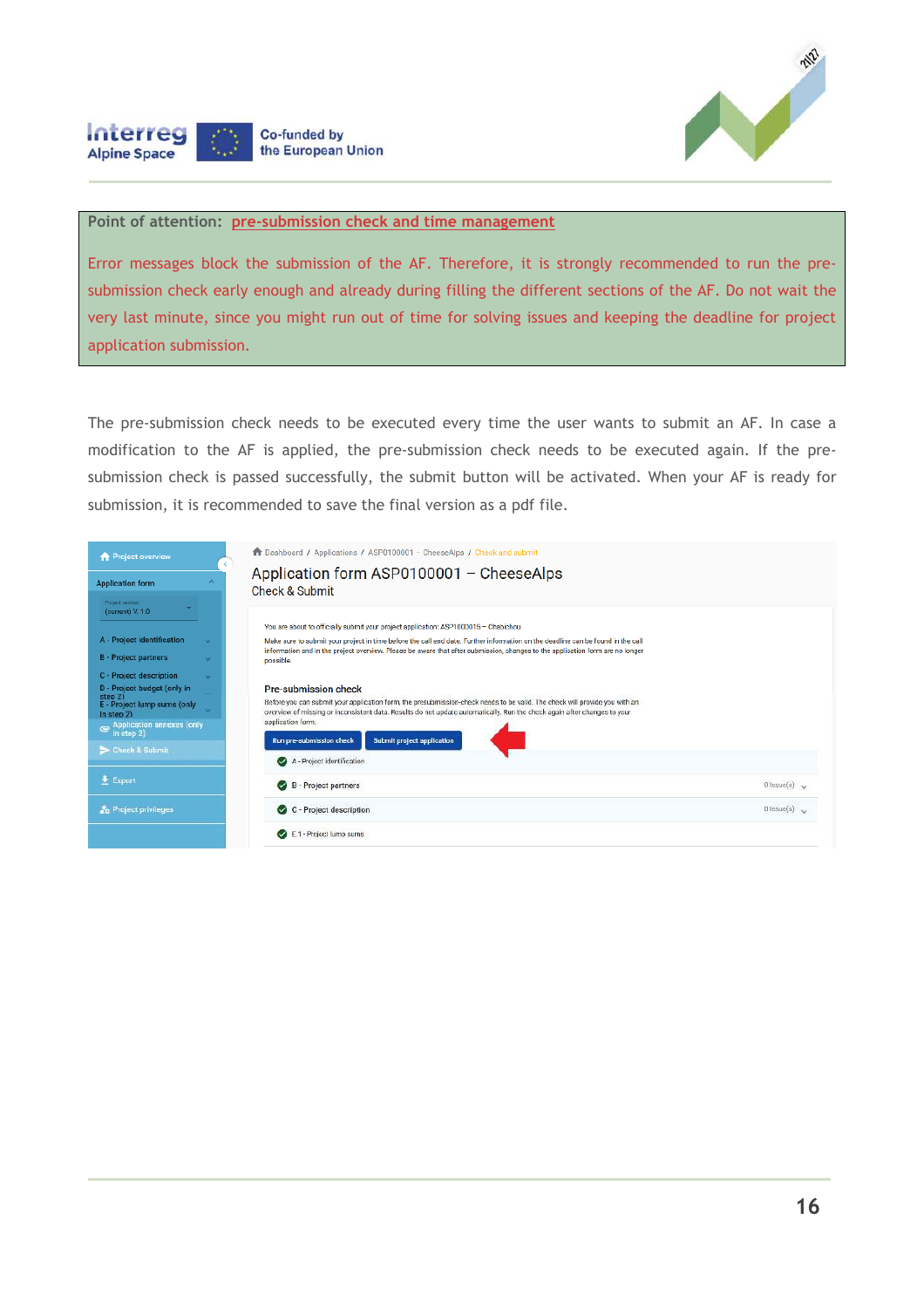



After submission, the status of the application is changed to "Submitted" (see on your dashboard, under "My applications" or at the level of the "Project overview" page) – there is no automatic email confirmation sent out.